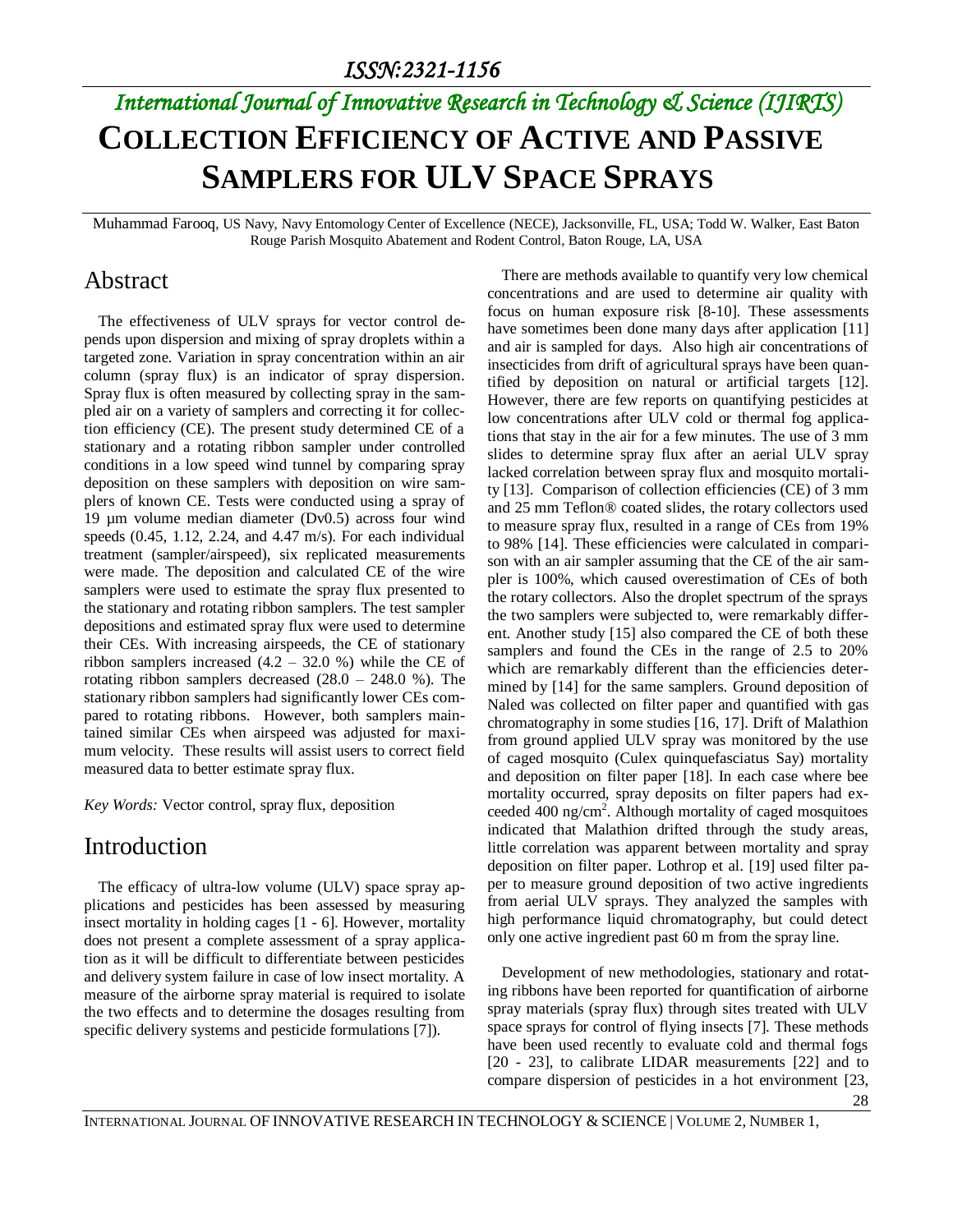## *International Journal of Innovative Research in Technology & Science (IJIRTS)*

24]. However, these studies lacked an estimate of sampler performance and related spray flux. Accurate assessment of spray flux directed to test insects requires knowledge of the collection efficiency (CE) of the samplers used.

Sampler CE is defined as the ratio (presented in %) of material collected by the sampler to the amount of material that would pass through the space occupied by the sampler [25]. Collection efficiency of samplers for airborne spray materials is dependent upon the droplet size, sampler shape as well as local wind speed and direction [25]. It has been determined that the CE of flat cards decreased with increasing wind speed, but the CE of spheres was not affected [26]. Additionally, they observed that the CE of spheres was generally higher compared to flat cards. Another study also found higher CE for round shaped samplers than that of flat surfaces [27].

Errors in quantifying spray flux are errors associated with collection of spray from the air onto the ribbons and errors associated with extraction of deposits on the ribbons [7]. The methodology used to determine CE in this study includes both these errors and results in a more accurate CE of the spray flux measurement system. This study was designed to determine the CE of active and passive ribbon sampler systems for ULV space sprays under varying ambient airspeeds.

#### **Materials and methods**

The work was conducted in a low speed dispersion wind tunnel at the USDA-ARS-Area-wide Pest Management Unit in College Station, TX. The low speed tunnel (1.2 x 1.2 x 12.2 m) had an operational airspeed range of 0.45 to 6.5 m/sec. CEs of rotating and stationary ribbon samplers were determined at 0.45, 1.12, 2.24, and 4.47 m/s airspeeds with six replications for each sampler/airspeed combination. The spray was generated using an air shear nozzle (ADAPCO, Inc., Sanford, FL) at the upwind end of the tunnel and spray liquid comprised of BVA 13 mineral oil and Uvitex OB (Ciba Corporation, Newport, DE) fluorescent dye mixed at 4000 ppm.

Droplet size was measured upwind of the spray samplers using a Sympatec Helos laser diffraction droplet sizing system (Sympatec Inc., Clausthal, Germany) (Fig. 1). The Helos system uses a 623-nm He-Ne laser and was operated with an R5 lens, providing a dynamic range from 0.5 to 875 µm divided across 32 sizing bins. Droplet size data was recorded as DV0.1, DV0.5, and DV0.9; where 10, 50, and 90 % of volume is contributed by droplets smaller than these diameters, respectively. The nozzle produced a droplet spectrum with a DV0.5 of 19 µm.

Rotating and stationary ribbons were test samplers and a small steel wire was used as the standard sampler. The standard and test samplers were placed downwind of the nozzle (Fig 1). The nozzle and all test samplers were centered horizontally and vertically inside the wind tunnel.



**Figure 1. A cross sectional view of the wind tunnel depicting nozzle location, air flow, droplet size measurement and samplers**

Three standard wire samplers (0.56 mm diameter and 149 mm long) were used to determine spray flux through the wind tunnel. Wire samplers were vertically centered and secured to a post in the tunnel using hemostats. The rotating ribbon sampler was mounted on the drive of an aerosol droplet sampler (Model 212, John W. Hock Company, Gainesville, FL) and is described by [7]. The sampler uses a 46.8 x 2.54 cm cotton ribbon stretched horizontally and clamped to a bracket rotating at 510 rpm (Fig 2). For the stationary ribbon, the motor of the rotating ribbon was locked such that the ribbon is stretched perpendicular to the air flow. The rotating ribbon and stationary ribbon samplers represented active and passive samplers, respectively.

Before each application, new wires were loaded as standard samplers and a new ribbon was clamped to the bracket. After the spray cloud dispersed through the wind tunnel, wires and ribbons were removed, placed in pre-labeled plastic bags and stored in an ice chest for laboratory analysis. The samples were then stored in the refrigerator at 4°C and were analyzed within three days.

For each application, 10 ml of spray mixture was metered using a syringe pump at 25 ml/min and sprayed for 24 second with the nozzle operating at 552 kPa inside the wind tunnel for varying wind speeds. Spray flux is defined as the flow of spray material per unit cross-sectional area of the tunnel per unit time [28] and remains constant for each application due to consistency of sprayed mixture. When the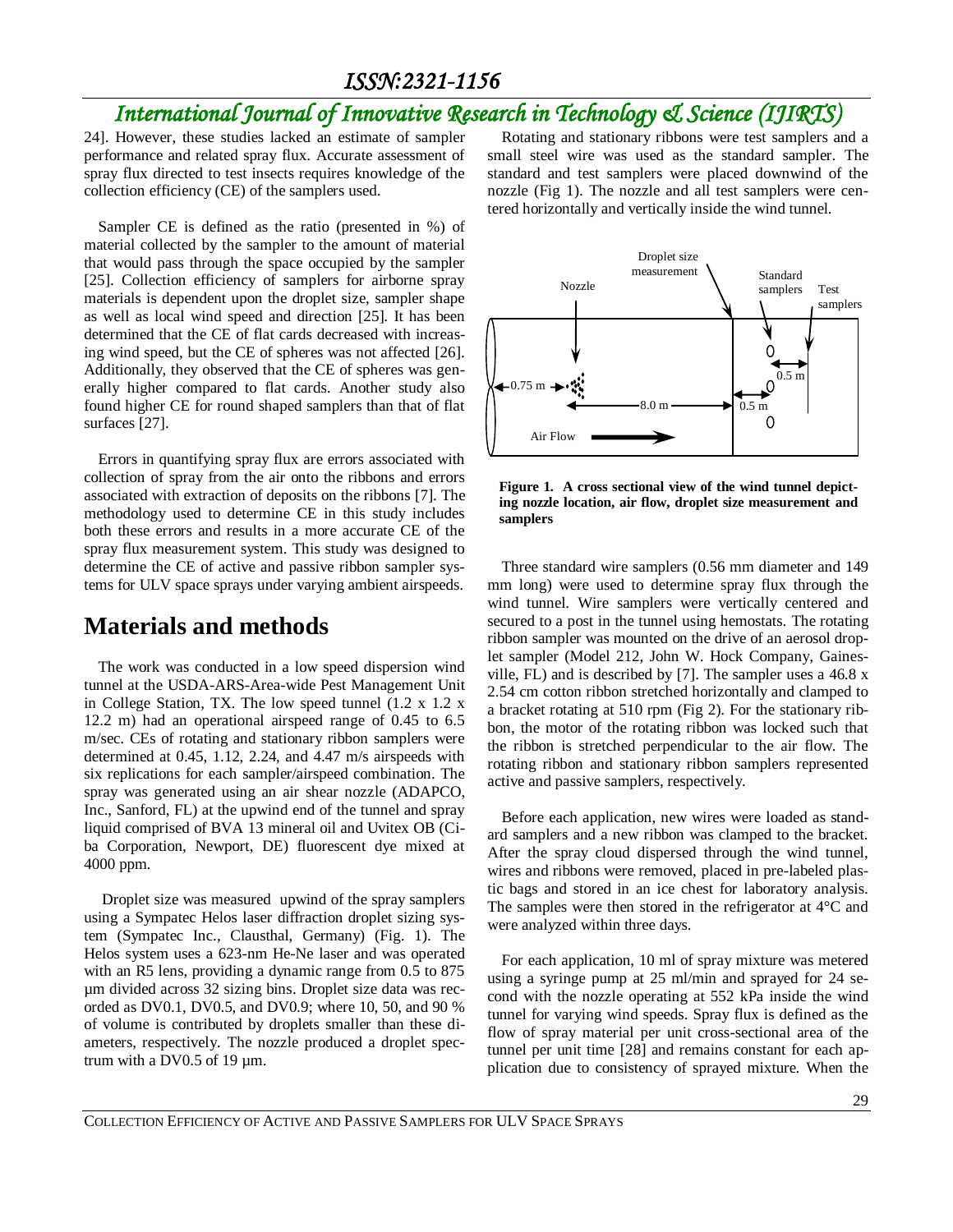## *International Journal of Innovative Research in Technology & Science(IJIRTS)*

spray flux is integrated over time, it is referred to as the integrated spray flux or integrated flux. During this study, the spray was collected on the sampling media from the start time, until the entire spray plume exited the wind tunnel. By definition, the spray deposition  $(\mu l/cm^2)$  on the collection media is a function of integrated flux and CE.



**Figure 2. View of two samplers in a wind tunnel at College Station, TX**

Deposition on all samplers was measured by washing dye off the ribbon/wire using a fluorescent analysis [29]. The samples were washed inside an individual plastic bag using 15 ml hexane. Fluorescence readings of the solution were determined using a spectrofluorophotometer (Shimadzu, Model RF5000U, Kyoto, Japan) and converted to a spray volume using calibrations developed from a set of standardized fluorescence concentrations. The spray volumes for each sample were then divided by the effective sampling area of that particular sampler to calculate a spray deposition  $(\mu L/cm^2)$ . The area sampled by the fine wire samplers was 2.504 cm<sup>2</sup> (0.559 mm dia. x 149.3 mm length x 3 wires) while area for which the test samplers could collect was measured at 118.9 cm2 (46.8 cm x 2.54 cm).

The CE of the wire samplers was calculated for each application using droplet size data, wind speed in the wind tunnel, relative humidity and temperature in the room [28]. The integrated flux for each replication was determined by dividing the measured spray deposition on wire samplers with their CE. The CEs of the test samplers were then determined by dividing the deposition on test samplers with integrated flux. The effect of wind speed and sampler types on deposition, integrated flux and CE was analyzed using Analysis of Variance procedure of JMP statistical software

version 5 (JMP, Cary NC). The means were compared using the t-test at 95% confidence.

#### Results and Discussion

For constant spray flux, as discussed earlier, the deposition is directly related to the CE of the samplers. The analysis of variance indicated that the sampler type, wind speed and their interaction affected the deposition significantly (P  $< 0.0001$ ). The deposition on the rotary ribbon was significantly higher compared to that on stationary ribbon at wind speeds of 0.45, 1.12, and 2.24 m/s (Table 1). Deposition on rotary ribbon samplers was significantly higher than that on wire samplers at 0.45 m/s, while it was significantly lower than that on wire samplers at 2.24 and 4.47 m/s winds.

**Table 1. Mean deposition of BVA-13 oil on different samplers at four wind speeds**

|                                  | Mean deposition $(\mu l/cm^2)$ at wind |                       |            |           |  |
|----------------------------------|----------------------------------------|-----------------------|------------|-----------|--|
| Sampler                          | speeds, $m/s$                          |                       |            |           |  |
|                                  | 0.45                                   | 1.12                  | 2.24       | 4.47      |  |
| <b>Rotating Rib-</b><br>bon      | $0.50$ Aa $^*$                         | $0.19$ Ba             | $0.12$ BCb | 0.09Cb    |  |
| <b>Stationary Rib-</b><br>bon    | $0.01$ Dc                              | $0.02$ C <sub>b</sub> | $0.04 B$ c | $0.10$ Ab |  |
| Wire with rota-<br>ry ribbon     | 0.10Cb                                 | $0.18$ Ba             | $0.23$ ABa | $0.29$ Aa |  |
| Wire with sta-<br>tionary ribbon | $0.11$ Cb                              | $0.19$ Ba             | $0.22$ ABa | $0.27$ Aa |  |

\*Means followed by the same capital letter in a row and same small letter in a column are not significantly different  $(\alpha = 0.05)$ .

The calculated integrated flux through the wind tunnel cross section was similar ( $P = 0.83$ ) during all tests. Further, the difference in deposition on wire samplers during the tests for stationary and ribbon samplers was non-significant ( $P =$ 0.94, table 1). These observations suggest that the CE of the two test samplers was determined under similar conditions.

The analysis of variance indicated that the sampler type, wind speed and their interaction significantly affected the CE of the spray sampling  $(P < 0.0001)$  (Table 2). Overall, the rotating ribbon (active) sampler had a higher mean CE (97.2 %) compared to the stationary ribbon (passive) sampler (14.3 %). The CE of the stationary ribbon samplers  $(CE_{SR}, %)$  increased with wind speed (U, m/s), which is consistent with previous studies [30, 31]). An empirical positive linear relationship was observed for CE of the stationary cotton ribbon with increasing wind speed ( $CE_{SR} = 9.98$  U).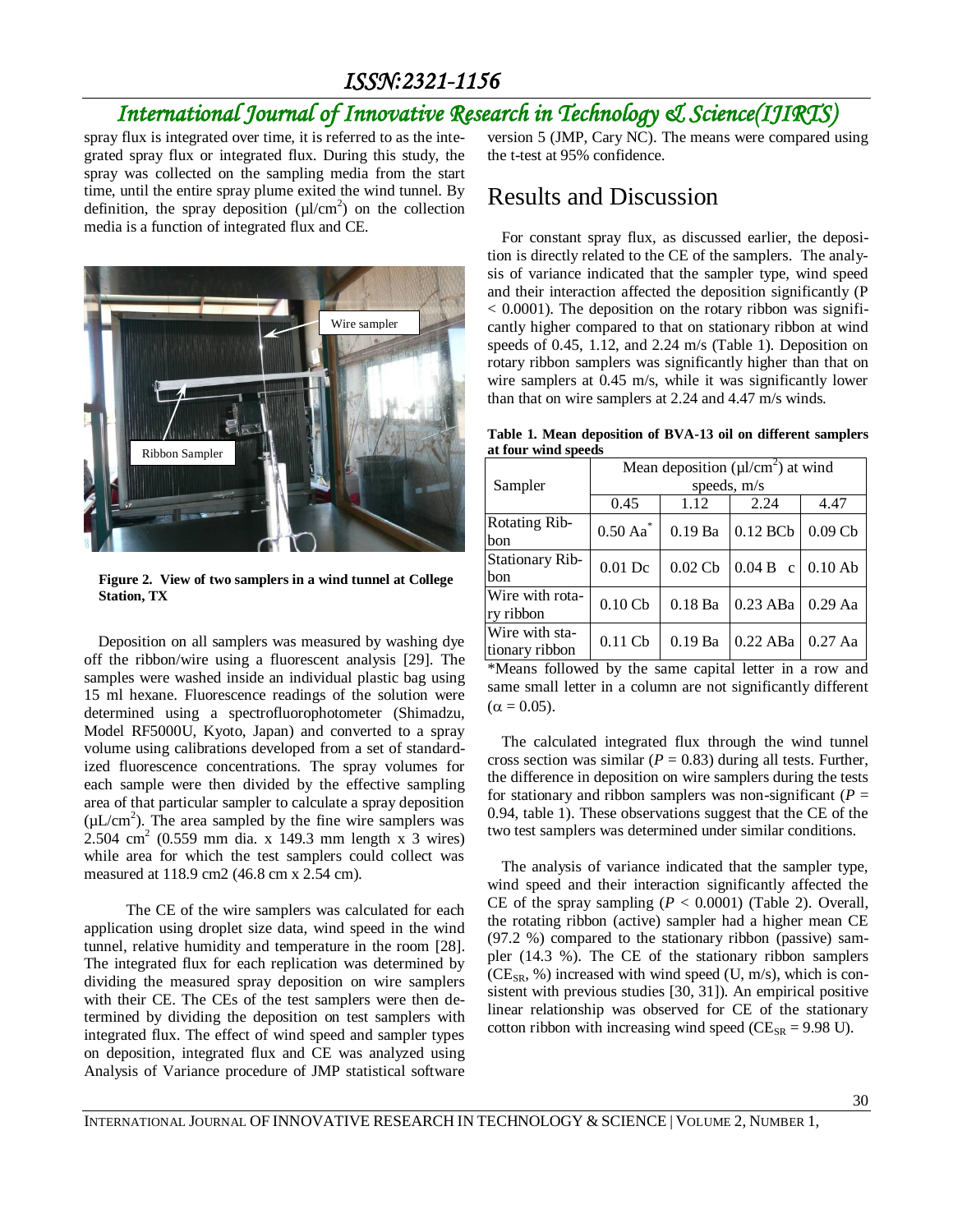## *International Journal of Innovative Research in Technology & Science (IJIRTS)*

**Table 2. Mean collection efficiency of different samplers at four wind speeds**

|                               | Mean collection efficiency (%) at wind |                   |         |         |  |
|-------------------------------|----------------------------------------|-------------------|---------|---------|--|
| Sampler                       | speeds, m/s                            |                   |         |         |  |
|                               | 0.45                                   | 1.12              | 2.24    | 4.47    |  |
| <b>Rotating Rib-</b><br>bon   | 248.3 Aa <sup>*</sup>                  | 68.1Ba            | 44.4 Ba | 28.1 Ba |  |
| <b>Stationary Rib-</b><br>bon | 4.2 <sub>cb</sub>                      | 6.6 <sub>cb</sub> | 14.6 Bb | 31.9 Aa |  |
| Wire (Calculat-<br>ed)        | 44.4                                   | 63.1              | 73.2    | 80.6    |  |

\*Means followed by the same capital letter in a row and same small letter in a column are not significantly different  $(\alpha = 0.05)$ . The collection efficiencies of wire samplers are presented for reference.

The CE of the rotating ribbon samplers (CERR, %) decreased with the increasing wind speed exponentially, which is consistent with the results from [15] for other rotating samplers. The CE of rotating ribbon samplers can be represented as an empirical function of wind speed as CERR = 98.5 U-0.931. With increasing wind speed, the deposition and CE decreased on the rotary ribbons while it increased on the stationary ribbons and wire samplers (Tables  $1 \& 2$ ). The rotating ribbon sampler had higher CE compared to the stationary ribbon sampler for wind speeds of 2.24 m/s or lower. However, no significant differences in CEs were observed at winds of 4.47 m/s. Comparison of the two empirical equations above indicated that either of the two samplers could be used in wind speeds above 3.9 m/s while the rotary ribbon is more suitable at lower wind speeds.

The collection efficiency of the commonly used Hock and FLB samplers (J. W. Hock, Gainesville, FL), which collect spray on slides, has been reported in the range of 19% to 98% by [14]at wind speeds of 1.0 to 3.5 m/s. For the same samplers, another study [15] has reported collection efficiency in the range of 2.5 to 20% at wind speeds of 0.5 to 4.0 m/s. Collection efficiency of the samplers in this study at wind speeds of 0.5 to 4.5 m/s is compared with the data reported by [15] on the grounds that same procedure was used in this study and [15] while [14] used different procedures which has some apparent complications as discussed above. The results of this study show that the collection efficiency of stationary and rotating ribbon samplers is higher than both slide samplers at upper end of the permissible wind speed range (0.5 to 4.5 m/s) for ULV space sprays. This means that these samplers can more effectively be used for lower concentrations of pesticides. At lower end of the permissible wind speed rage, the rotary ribbon have much higher collection efficiency than other samplers and can prove to be a better flux measurement tool, especially when concentrations are very low. However, these samplers do not provide droplet size information and slide samplers have to be utilized if the droplet size measurements are required.

We measured rotating ribbon sampler CEs above 100% indicating higher than the expected amounts of spray collected. We suspect that the rotating samplers collected spray material from the space larger than what they occupy. To test this theory, air movement around a rotating sampler was measured in still air with a hot-wire anemometer and determined that there was a  $0.15 - 0.30$  m/s upward air movement at 30.5 -7.6 cm below the rotating ribbon. With slow moving spray clouds under lower wind speeds, this air movement pushes spray material from outside into the sampling zone. Also the rotation of the ribbon increases the relative velocity between the droplets and the sampler resulting in a higher collection rate. At higher wind speed, the upward movement of the air is suppressed by the kinetic energy of the oncoming wind and the effect of rotation is diminished.

Results reported in this study describe the operational performance of two alternative sampling devices as well as how concentration data measured using these devices can be corrected to estimate the actual spray flux through a sprayed area. This will assist researchers and operators in providing a better estimate of the actual spray concentrations during bioassay experiments or spray application studies.

## Acknowledgments

This study was supported in part by a grant from the Deployed War-Fighter Protection (DWFP) Research Program, funded by the U.S. Department of Defense through the Armed Forces Pest Management Board (AFPMB). We thank USDA for letting us use their wind tunnel. We also thank Peter Obenauer, Ryan Larson and Carl Doud of NECE for their assistance to review and revise the manuscript.

## References

- [1] J. A. S. Barber, M. Greer, and J. Coughlin, "Field tests of Malathion and Permethrin via a truckmounted old fogger to both open and vegetative habitats," Journal of American Mosquito Control Association, Vol. 23, No. 1, pp. 55-59, March 2007.
- [2] J. R. Brown, D. C. William, T. A. Gwinn, S. H. Presley, and G. M. Beavers, "Indoor low-volume spray trials: Handheld equipment evaluation," Journal of American Mosquito Control Association, Vol. 18, No. 3, pp. 232-235, September 2002.
- [3] L. F. George, R. A. Berry, and J. Mallack. "Ultra-low volume applications with ground equipment for adult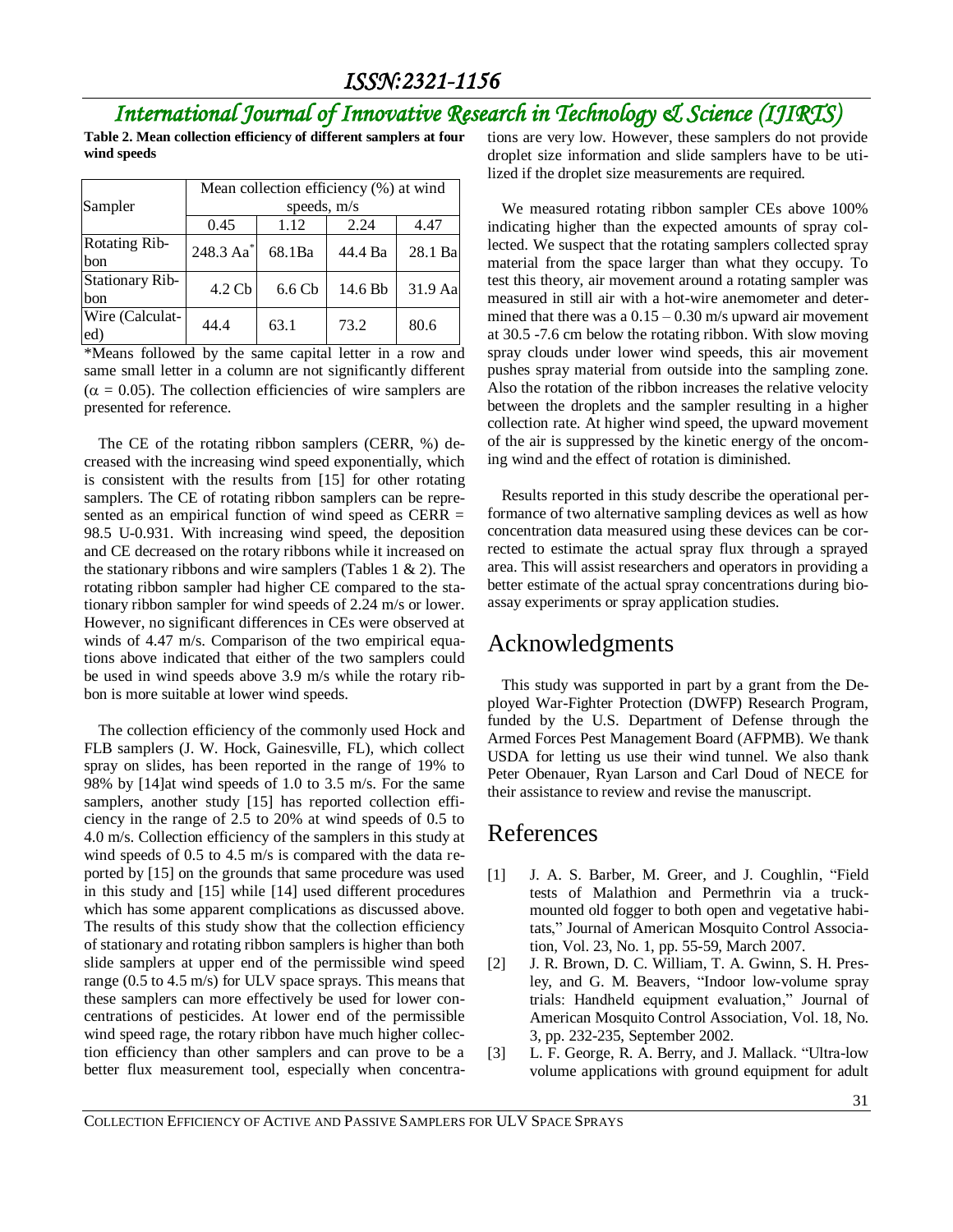### *International Journal of Innovative Research in Technology & Science(IJIRTS)*

mosquito control," Proceedings of the 55<sup>th</sup> Annual Meeting of the New Jersey Mosquito Exterminator Association, pp. 206-212, March 1968.

- [4] H. Lothrop, B. Lothrop, M. Palmer, S. Wheeler, A. Gutierrez, D. Gomsi, and W. K. Reisen, "Evaluation of Pyrethrin and Permethrin ground applications for adult *Culex* control in rural and urban environments of the Coachella Valley of California," Journal of American Mosquito Control Association, Vol. 23, No. 2, pp. 190-207, June 2007.
- [5] C. B. Rathburn Jr., A. J. Rogers, A. H. Boike Jr., and R. M. Lee, "Evaluation of the ultra-low volume aerial spray technique by use of caged adult mosquitoes," Mosquito News, Vol. 29, No. 3, pp. 376-381, September 1969.
- [6] C. B. Rathburn Jr., and A. H. Boike Jr., "Ultra low volume tests of SBP-1382 applied by ground equipment for the control of adult mosquitoes," Mosquito News, Vol. 32, No. 3, pp. 334-337, September 1972.
- [7] M. Farooq, W. C. Hoffmann, T. W. Walker, V. L. Smith, C. A. Robinson, J. C. Dunford, and I. W. Sutherland, "Samplers for evaluation and quantification of ultra-low volume space sprays," Journal of American Mosquito Control Association, Vol. 25, No. 4, pp. 521-524, December 2009.
- [8] R. H. Hill Jr., and J. E. Arnold, "A personal air sampler for pesticides," Archives of Environmental Contamination and Toxicology Vol. 8, No. 5, pp. 621- 628, September 1979.
- [9] M. D. Jackson, and R. G. Lewis, "Insecticide concentrations in air after application of pest control strips," Bulletin of Environmental Contamination and Toxicology, Vol. 27, No. 1, pp. 122-125, July 1981.
- [10] J. W. Miles, L. E. Fetzer, and G. W. Pearce, "Collection and determination of trace quantities of pesticides in air," Environmental Science and Technology, Vol. 4, No. 5, pp. 420-425, May 1970.
- [11] C. Coscolla, V. Yusa, M. I. Beser, and A. Pastor, "Multi-residue analysis of 30 currently used pesticides in fine airborne particulate matter (PM 2.5) by microwave-assisted extraction and liquid chromatography-tandem mass spectrometry," Journal of Chromatography A, Vol. 1216, No. 51, pp. 8817-8827, December 2009.
- [12] M. Farooq, D. Wulfsohn, and R. J. Ford, "Wind tunnel for spray drift studies," Canadian Agricultural Engineering, Vol. 38, No. 4, pp. 283-289, December 1996.
- [13] J. A. S. Barber, M. Greer, M. Latham, and G. Stout, "Canopy effects droplet size distribution and meteorological change," Journal of American Mosquito Con-

trol Association, Vol. 24, No. 1, pp. 177-181, March 2008.

- [14] J. A. S. Bonds (Barber), M. J. Greer, B. K. Fritz, and W. C. Hoffmann, "Aerosol sampling: Comparison of two rotating impactors for field droplet sizing and volumetric measurements," Journal of American Mosquito Control Association, Vol. 25, No. 4, pp. 474-479, December 2009.
- [15] B. K. Fritz, W. C. Hoffmann, J. A. S. Bonds, and M. Farooq, "Volumetric collection efficiency and droplet sizing accuracy of rotary impactors," Transactions of the ASABE Vol. 54, No. 1, pp. 57-63, February 2011.
- [16] H. [Zhong,](http://www.ncbi.nlm.nih.gov/pubmed?term=Zhong%20H%5BAuthor%5D&cauthor=true&cauthor_uid=14565579) M. [Latham,](http://www.ncbi.nlm.nih.gov/pubmed?term=Latham%20M%5BAuthor%5D&cauthor=true&cauthor_uid=14565579) P. G. [Hester,](http://www.ncbi.nlm.nih.gov/pubmed?term=Hester%20PG%5BAuthor%5D&cauthor=true&cauthor_uid=14565579) R. L. [Frommer,](http://www.ncbi.nlm.nih.gov/pubmed?term=Frommer%20RL%5BAuthor%5D&cauthor=true&cauthor_uid=14565579) and C. [Brock,](http://www.ncbi.nlm.nih.gov/pubmed?term=Brock%20C%5BAuthor%5D&cauthor=true&cauthor_uid=14565579) "Impact of Naled on honey bee *Apis mellifera* L. survival and productivity: aerial ULV application using a flat-fan nozzle system," Archives of Environmental Contamination and Toxicology, Vol. 45, No. 2, pp. 216-220, August 2003.
- [17] H. Zhong, M. Latham, S. Payne, and C. Brock, "Minimizing the impact of the mosquito adulticide Naled on honey bees, *Apis mellifera* (Hymenoptera: Apidae): aerial ultra-low-volume application using a high-pressure nozzle system," Journal of Economic Entomology, Vol. 97, No. 1, pp. 1-7, February 2004.
- [18] P. G. [Hester,](http://www.ncbi.nlm.nih.gov/pubmed?term=Hester%20PG%5BAuthor%5D&cauthor=true&cauthor_uid=11345413) K. R. [Shaffer,](http://www.ncbi.nlm.nih.gov/pubmed?term=Shaffer%20KR%5BAuthor%5D&cauthor=true&cauthor_uid=11345413) N. S. [Tietze,](http://www.ncbi.nlm.nih.gov/pubmed?term=Tietze%20NS%5BAuthor%5D&cauthor=true&cauthor_uid=11345413) H. [Zhong,](http://www.ncbi.nlm.nih.gov/pubmed?term=Zhong%20H%5BAuthor%5D&cauthor=true&cauthor_uid=11345413) and N. L. [Griggs Jr.](http://www.ncbi.nlm.nih.gov/pubmed?term=Griggs%20NL%20Jr%5BAuthor%5D&cauthor=true&cauthor_uid=11345413), "Efficacy of ground-applied ultra-low-volume Malathion on honey bee survival and productivity in open and forest areas," Journal of [American Mosquito Control Associ](http://www.ncbi.nlm.nih.gov/pubmed/11345413)ation, Vol. 17, No. 1, pp. 2-7, March 2001.
- [19] H. D. Lothrop, H. Z. Huang, B. B. Lothrop, S. Gee, D. E. Gomsi, and W. K. Reisen, "Deposition of Pyrethrin and piperonyl butoxide following aerial ultra-low volume applications in the Coachella Valley, California, Journal of American Mosquito Control Association, Vol. 23, No. 2, pp. 213-219, June 2007.
- [20] S. C. Britch, K. J. Linthicum, W. W. Wynn, T. W. Walker, M. Farooq, V. L. Smith, C. A. Robinson, B. B. Lothrop, M. Snelling, A. Gutierrez, H. D. Lothrop, J. D. Kerce, J. J. Becnel, U. R. Bernier, and J. W. Pridgeon, "Evaluation of ULV and thermal fog mosquito control applications in temperate and desert environments," Journal of American Mosquito Control Association, Vol. 26, No. 2, pp. 183-197, June 2010.
- [21] S. C. Britch, K. J. Linthicum, T. W. Walker, M. Farooq, S. W. Gordon, J. W. Clark, F. Ngere, D. Ngonga, and C. Chepchieng, "Evaluation of ULV applications against Old World sand fly species in equatorial Kenya," Journal of Medical Entomology, Vol. 48, No. 6, pp. 1145-1159, November 2011.
- [22] L. R. Khot, D. R. Miller, A. L. Hiscox, M. Salyani, T. W. Walker, and M. Farooq, "Extrapolation of droplet catch measurements in aerosol application treat-

INTERNATIONAL JOURNAL OF INNOVATIVE RESEARCH IN TECHNOLOGY & SCIENCE | VOLUME 2, NUMBER 1,